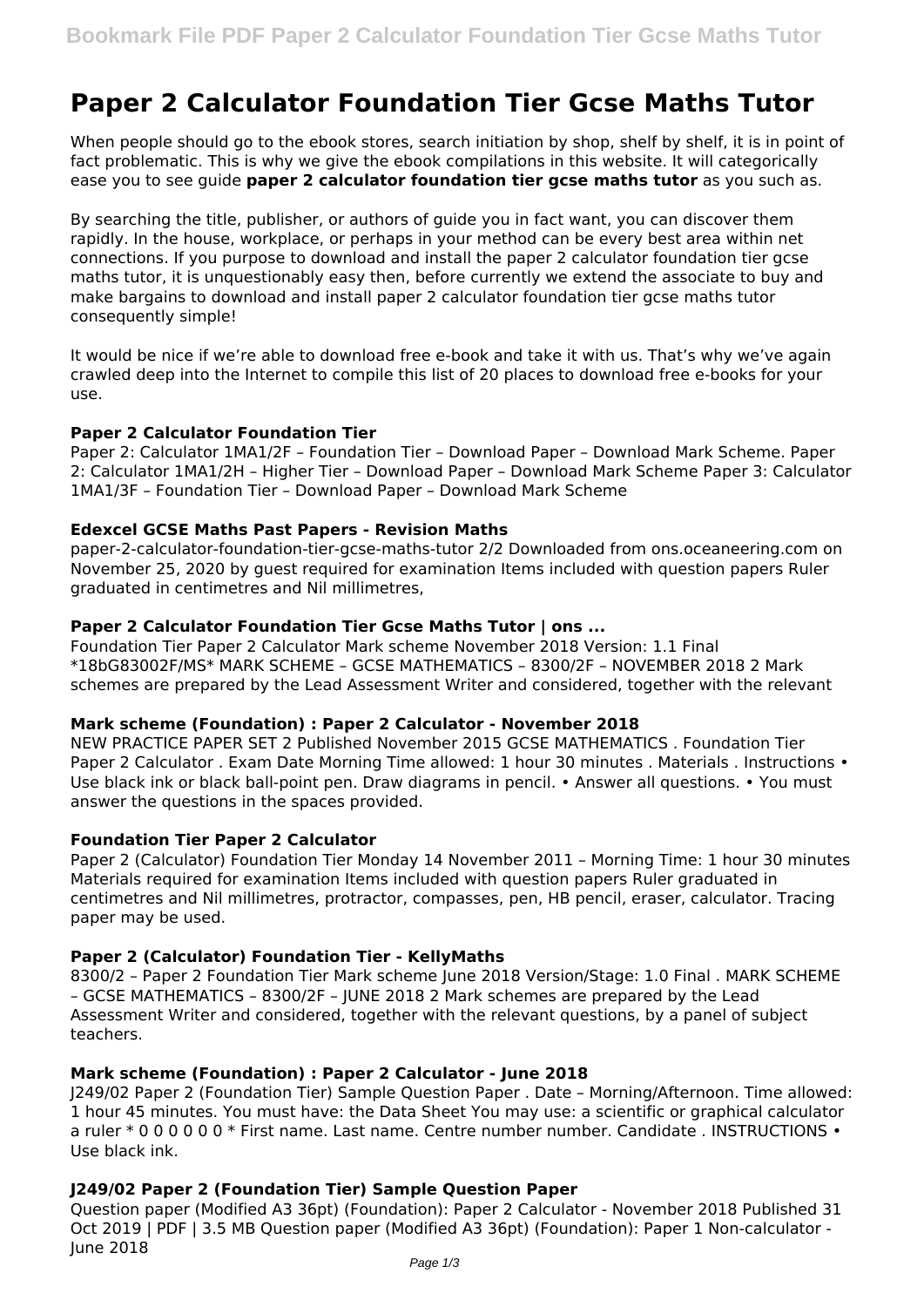# **AQA | GCSE | Mathematics | Assessment resources**

Mark scheme (Foundation): Paper 2 Calculator - June 2018 Published 1 May 2019 | PDF | 506 KB Mark scheme (Foundation): Paper 3 Calculator - June 2018

## **AQA | GCSE | Mathematics | Assessment resources**

Foundation - 2017 Paper 2 (Calculator) Foundation Solutions - 2017 Paper 2 (Calculator) Higher - 2017 Paper 3 (Calculator) Higher Solutions - 2017 Paper 3 (Calculator) Foundation - 2017 Paper 3 (Calculator) Foundation Solutions - 2017 Paper 3 (Calculator) GCSE (E-A\*) Predicted Papers - Predicted papers for the Old Spec Edexcel GCSE:

## **Maths Genie - Resources - Predicted GCSE Revision Papers**

Foundation Set C Paper 2 – Calculator Model Solutions. Foundation Set C Paper 3 – Calculator Model Solutions. Foundation Set D Paper 1 – Non Calculator Model Solutions. Foundation Set D Paper 2 – Calculator Model Solutions. Foundation Set D Paper 3 – Calculator Model Solutions. Revision; gcse practice papers;

### **GCSE Practice Papers – Corbettmaths**

Paper 2: Calculator 1MA1/2H – Higher Tier. Download Paper | Download Mark Scheme ... Paper 2: Calculator 1MA1/2F – Foundation Tier. Download Paper | Download Mark Scheme ...

### **Edexcel GCSE Mathematics Past Papers | Science Clinic**

Paper 2 (Calculator) Foundation Tier Monday 11 June 2007 – Morning Time: 1 hour 30 minutes Materials required for examination Items included with question papers Ruler graduated in centimetres and Nil millimetres, protractor, compasses, pen, HB pencil, eraser, calculator. Tracing paper may be used. Instructions to Candidates

### **Paper 2 (Calculator) Foundation Tier**

Paper Solutions; Foundation Set 1 - Paper 1 (Non Calculator) Foundation Set 1 - Paper 1 Solutions: Foundation Set 1 - Paper 2 (Calculator) Foundation Set 1 - Paper 2 ...

# **Maths Genie - Resources - Predicted GCSE Revision Papers**

Completing GCSE Maths AQA past papers is a fantastic way to practice your skills and gain some valuable exam practice and revision. Our selection of GCSE Maths AQA past papers are available for both the higher and foundation tiers, and also come complete with the mark scheme, so you can check your answers once you have finished attempting the questions.

#### **GCSE Maths Past Papers (AQA 9-1) with answers | Foundation ...**

For this paper you must have: • calculator • mathematical instruments Materials Time allowed: 1 hour 30 minutes SET A – Paper 2 Foundation Tier Author: Mike Fawcett Mathematics GCSE Information • The marks for questions are shown in brackets. • The maximum mark for this paper is 80. • You may use additional paper, graph paper and ...

# **Paper 2 Foundation Tier - Collins**

Paper 2 (Calculator) Foundation Tier Friday 9 November 2007 – Morning Time: 1 hour 30 minutes Materials required for examination Items included with question papers Ruler graduated in centimetres and Nil millimetres, protractor, compasses, pen, HB pencil, eraser, calculator. Tracing paper may be used. Instructions to Candidates

#### **Paper 2 (Calculator) Foundation Tier**

Paper 2 (Calculator) Foundation Tier Friday 12 November 2010 – Morning Time: 1 hour 30 minutes Materials required for examination Items included with question papers Ruler graduated in centimetres and Nil millimetres, protractor, compasses, pen, HB pencil, eraser, calculator. Tracing paper may be used. Instructions to Candidates

# **Paper 2 (Calculator) Foundation Tier**

AQA GCSE Mathematics (8300) November 2017. Paper 1: Non-Calculator 8300/1F - Foundation - Download Past Paper - Download Marking Scheme Paper 1: Non-Calculator 8300/1H - Higher - Download Past Paper - Download Marking SchemePaper 2: Calculator 8300/2F - Foundation - Download Past Paper - Download Marking Scheme Paper 2: Calculator 8300/2H - Higher - Download